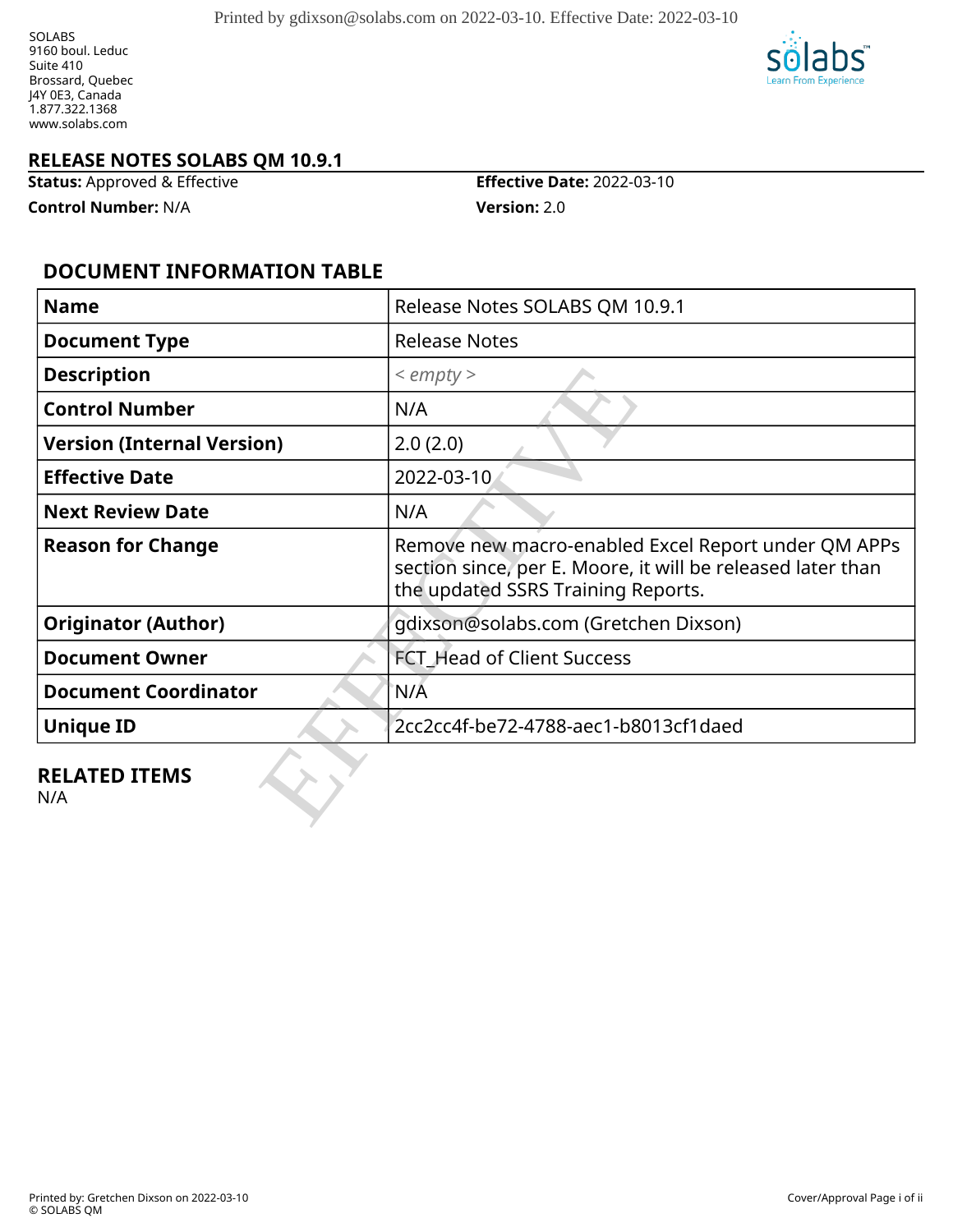

#### **RELEASE NOTES SOLABS QM 10.9.1**

**Status:** Approved & Effective **Effective Date:** 2022-03-10

**Control Number:** N/A **Version:** 2.0

### **APPROVAL TABLE**

| Status <sup>1</sup>                                                              | <b>Selected for Approval</b><br>username (Full Name), Title                | <b>Approved By</b><br>username<br>(Full Name) | <b>Meaning</b> | <b>Approval Date</b>                |
|----------------------------------------------------------------------------------|----------------------------------------------------------------------------|-----------------------------------------------|----------------|-------------------------------------|
| <b>APP</b>                                                                       | mboire@solabs.com (Martine Boire),<br>Head of Product & Quality Management | mboire@solabs.com<br>(Martine Boire)          | Approver       | 2022-03-10<br>14:13:53<br>UTC-05:00 |
| APP                                                                              | Any, Head of Client Success                                                | emoore@solabs.com<br>(Ericka Moore)           | Approver       | 2022-03-10<br>15:58:32<br>UTC-05:00 |
| $1$ Legend:<br>NS: Not Started<br>APP: Approved<br>REJ: Rejected<br>STO: Stopped | AWA: Awaiting Approval                                                     |                                               |                |                                     |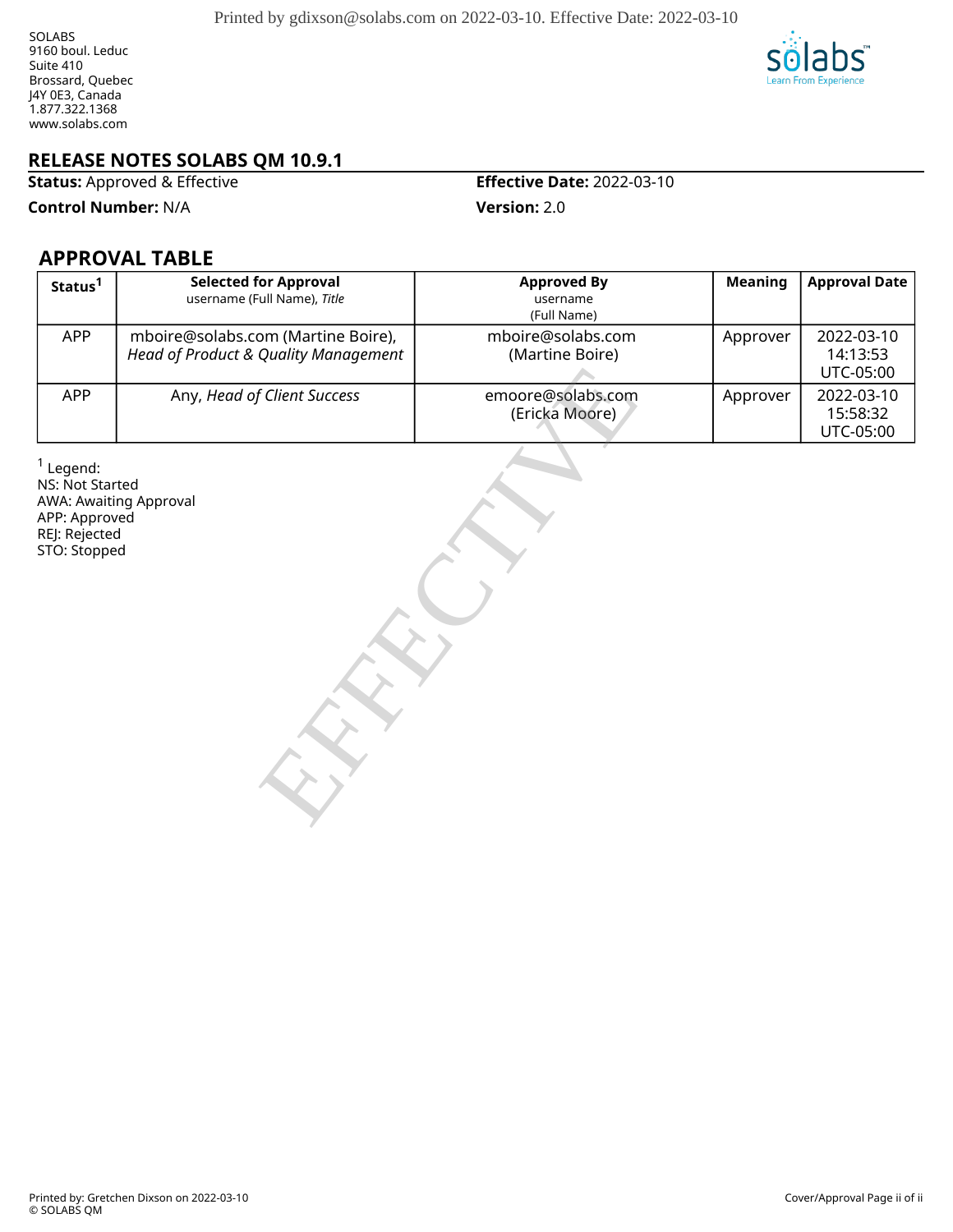# **RELEASE NOTES FOR SOLABS QM 10.9.1**

| Internal<br><b>Tracking</b><br>(Ticket No.)                          | Area(s)<br>Impacted | <b>WHAT is new?</b>                                                                                                                                                                                                                                                                                                                                                                                                                                                                                                    | WHY?                                                                                                  |  |  |  |
|----------------------------------------------------------------------|---------------------|------------------------------------------------------------------------------------------------------------------------------------------------------------------------------------------------------------------------------------------------------------------------------------------------------------------------------------------------------------------------------------------------------------------------------------------------------------------------------------------------------------------------|-------------------------------------------------------------------------------------------------------|--|--|--|
| <b>CATEGORY: UI ENHANCEMENTS / ENHANCED USER EXPERIENCE</b>          |                     |                                                                                                                                                                                                                                                                                                                                                                                                                                                                                                                        |                                                                                                       |  |  |  |
| QMX-1285<br>QMX-1425<br>QMX-1426<br>QMX-1427<br>QMX-1428<br>QMX-1429 | Reports             | Update the following SSRS Training Reports<br>to include additional parameters to filter by<br>Assignment Type (Job Profile, End User or<br>both), Department or No Department, to<br>filter out assignments with future due dates.<br><b>Employee Training Compliance</b><br><b>Training Compliance Distribution</b><br>Training Compliance User Distribution by<br>Range<br>Training Compliance by Department<br>Departmental Training Compliance by User<br><b>Training Compliance Department Status by</b><br>User | Continuous improvement                                                                                |  |  |  |
| <b>CATEGORY: NEW FEATURE</b>                                         |                     |                                                                                                                                                                                                                                                                                                                                                                                                                                                                                                                        |                                                                                                       |  |  |  |
| N/A                                                                  |                     |                                                                                                                                                                                                                                                                                                                                                                                                                                                                                                                        |                                                                                                       |  |  |  |
| <b>CATEGORY: QM APPS</b>                                             |                     |                                                                                                                                                                                                                                                                                                                                                                                                                                                                                                                        |                                                                                                       |  |  |  |
| N/A                                                                  |                     |                                                                                                                                                                                                                                                                                                                                                                                                                                                                                                                        |                                                                                                       |  |  |  |
| <b>CATEGORY: CORRECTION OF KNOWN ISSUES</b>                          |                     |                                                                                                                                                                                                                                                                                                                                                                                                                                                                                                                        |                                                                                                       |  |  |  |
| QMX-1448                                                             | Reports             | Training Assignment as Trainer will be<br>correctly displayed in the Employee Training<br>History Report.                                                                                                                                                                                                                                                                                                                                                                                                              | When Training Activity assignments were made to<br>Trainers, they were not being displayed correctly. |  |  |  |